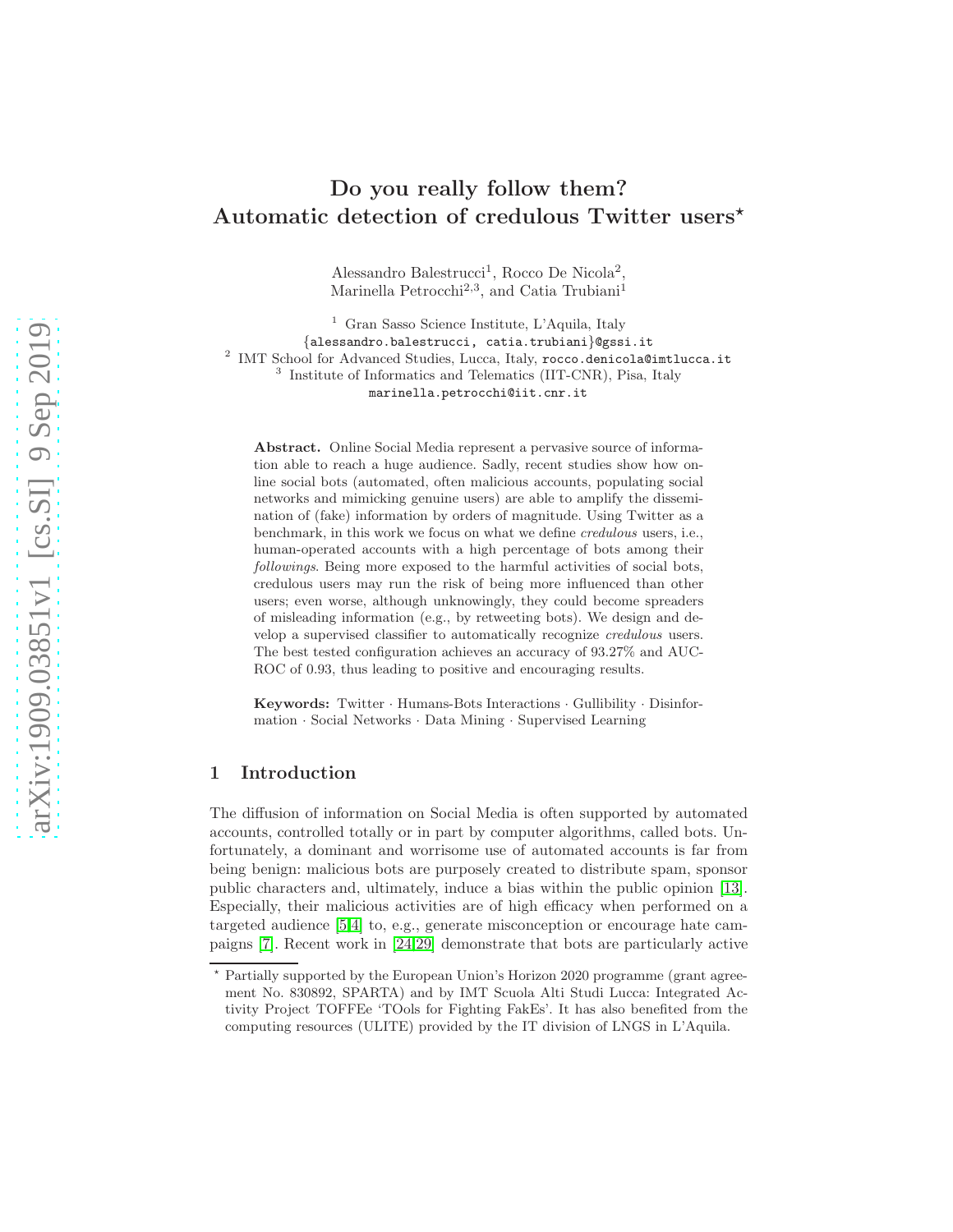in spreading low credibility content and amplifying their significance. Moreover, human-operated accounts contribute to the diffusion of disinformation by, e.g., retweeting and/or liking fake content.

In a previous work [\[3\]](#page-7-6), the authors shed light on so called *credulous* Twitter users assuming, with a harmless abuse of language, that they refer to humanoperated accounts with a high percentage of bots as friends. Unlike [\[3\]](#page-7-6), where the authors performed an analysis involving the friends of a set of human-operated accounts - a highly time consuming task - here we design and develop a classifier to find out credulous Twitter users, by considering a number of features that do not take the friendship with bots into account. Starting by considering a set of features commonly employed in the literature to detect bots [\[26](#page-7-7)[,10\]](#page-7-8), we end up with a lightweight classifier, in terms of costs for gathering the data needed for the feature engineering phase. The classification performance achieves very encouraging results – an accuracy of 93.27% and an AUC (Area Under the ROC curve) equal to 0.93.

We believe that automatically detecting credulous users is a promising line of research. Such an investigation could help researchers to: 1. better understand the characteristics of those users more polarized and/or more willing to be influenced; 2. unveil low-credibility and/or deceptive content and limite their online diffusion; 3. devise alternative strategies for bot detection by concentrating the analysis on the friends of credulous users; 4. improve the users' awareness about threats to data trustworthiness.

The following section presents the approach for the automatic detection of credulous Twitter users, while Section [3](#page-3-0) presents the experimental results. Section [4](#page-5-0) discusses the outcome and suggests further investigations. Section [5](#page-5-1) presents related work in the area, arguing on the differences, the contributions and the novelty w.r.t. our work. Section [6](#page-6-0) concludes the paper.

## 2 The approach

#### <span id="page-1-2"></span>2.1 Datasets

We consider three publicly available datasets<sup>[4](#page-1-0)</sup>:  $CR15$  [\[10\]](#page-7-8),  $CR17$  [\[12\]](#page-7-9), and  $VR17$  [\[26\]](#page-7-7). From the merging of these three datasets, we obtain a unique labeled dataset (human-operated/bot) of 12,961 accounts - 7,165 bots and 5,796 humans. We use this dataset to train a bot detector, as described in Section [2.2.](#page-2-0) To this end, we use the Java Twitter API<sup>[5](#page-1-1)</sup>, and for each account we collect: tweets (up to 3,200), mentions (up to 100), IDs of friends and followers (up to 5k).

The identification of credulous users follows the approach presented in [\[3\]](#page-7-6). To this end, we need to detect the amount of bots which are friends of the 5,796 human-operated accounts. Due to the rate limits of the Twitter APIs and to the huge amount of friends possibly belonging to these human-operated accounts, we consider only those accounts with a list of friends lower than or equal

<sup>4</sup> Bot Repository Datasets: <https://goo.gl/87Kzcr>

<span id="page-1-1"></span><span id="page-1-0"></span><sup>5</sup> Twitter API: <https://goo.gl/njcjr1>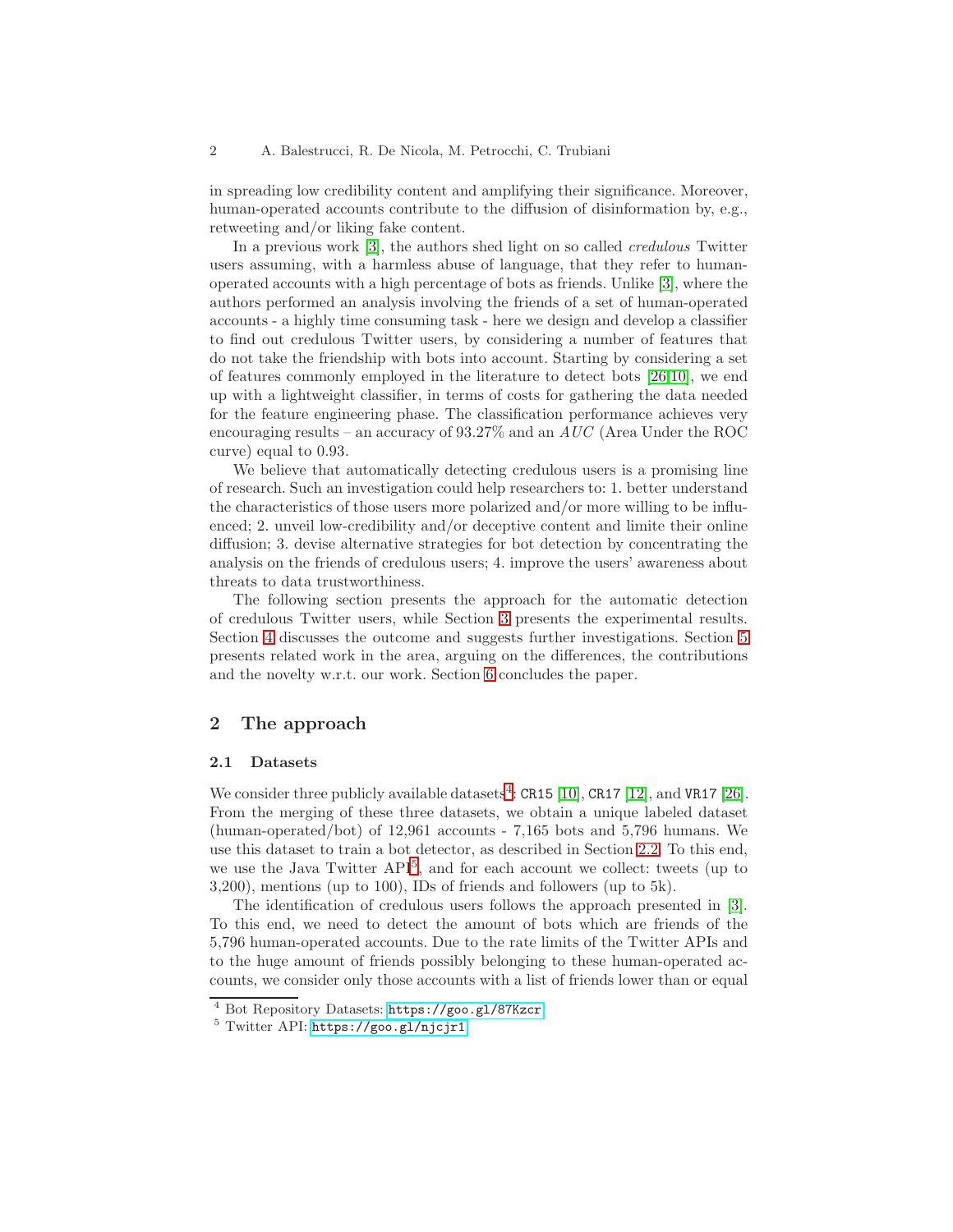to 400 [\[3\]](#page-7-6). This leads to a dataset of 2,838 human-operated accounts, namely Humans2Consider hereafter. By crawling the data related to their friends, we overall acquire information related to 421,121 Twitter accounts.

#### <span id="page-2-0"></span>2.2 Bot Detection

A bot detection phase is required to discriminate bots and genuine accounts in the dataset of selected friends. The literature offers a plethora of successful approaches [\[13\]](#page-7-0); however, also due to the capabilities of evolved spambots to evade detection [\[12\]](#page-7-9), the performances of the diverse techniques degenerate over time [\[19\]](#page-7-10). Furthermore, some bot detectors are available online, but not fully usable due to restrictions in their terms of use, see, e.g., [\[8\]](#page-7-11). To overcome these issues, we design and develop a supervised approach, which mixes features from popular scientific work and novel features here introduced.

Regarding the features, we consider two sets. The first one derives from Botometer [\[26\]](#page-7-7), a popular bot detector<sup>[6](#page-2-1)</sup>. In addition to the original Botometer features  $[26]$ , we also include: the  $\text{CAP}^7$  $\text{CAP}^7$  (Complete Automation Probability) score, the Scores<sup>[8](#page-2-3)</sup>, the number of tweets and mentions; we call  $Bottometer+\$  this augmented set of features. The second feature set is inherited from [\[10\]](#page-7-8), where a classifier was designed to detect fake Twitter followers. We use almost all their ClassA features<sup>[9](#page-2-4)</sup>, except the one about duplicated pictures, because it was not possible for us to verify whether the same profile picture was used twice; we call ClassA- this reduced set of features. The conjunction of the two sets of features is referred in the following as ALL features.

We use 19 learning algorithms to train our classifier (with a 10-fold cross validation) and we compare their classification capabilities with respect to the three feature sets ( $Bottometer+$ ,  $Class A$ - and  $ALL_features$ ). The classification performances are evaluated according to: percentage of accuracy, precision, recall, F-measure  $(F1)$ , and Area Under the ROC Curve  $(AUC)$ . On the most accurate classifier, Hyper-Parameter tuning is performed. The tuned classifier is then used to label the friends of the Humans2Consider dataset (see Section [2.1\)](#page-1-2).

#### <span id="page-2-5"></span>2.3 Identification of Credulous Twitter Users

The identification of credulous users can be performed with multiple strategies, since there are various aspects that may contribute to spot those users more exposed to the malicious activities of bots. In our previous work [\[3\]](#page-7-6), we introduced a set of rules to discern whether a genuine user is a credulous one. These rules allow to rank users by relying on the ratio of bots over the user's list of friends. Here, we inherit these rules to rank the users in our dataset (see Section [2.1\)](#page-1-2), but further ranking strategies can be also considered. Our goal is to build

 $^6$  <https://botometer.iuni.iu.edu/>

<span id="page-2-1"></span><sup>7</sup> Complete Automation Probability: <https://tinyurl.com/yxp3wqzh>

<span id="page-2-2"></span><sup>8</sup> English/Universal Score: <https://tinyurl.com/y2skbmqc>

<span id="page-2-4"></span><span id="page-2-3"></span><sup>9</sup> ClassA features require only information available in the profile of the account [\[10\]](#page-7-8).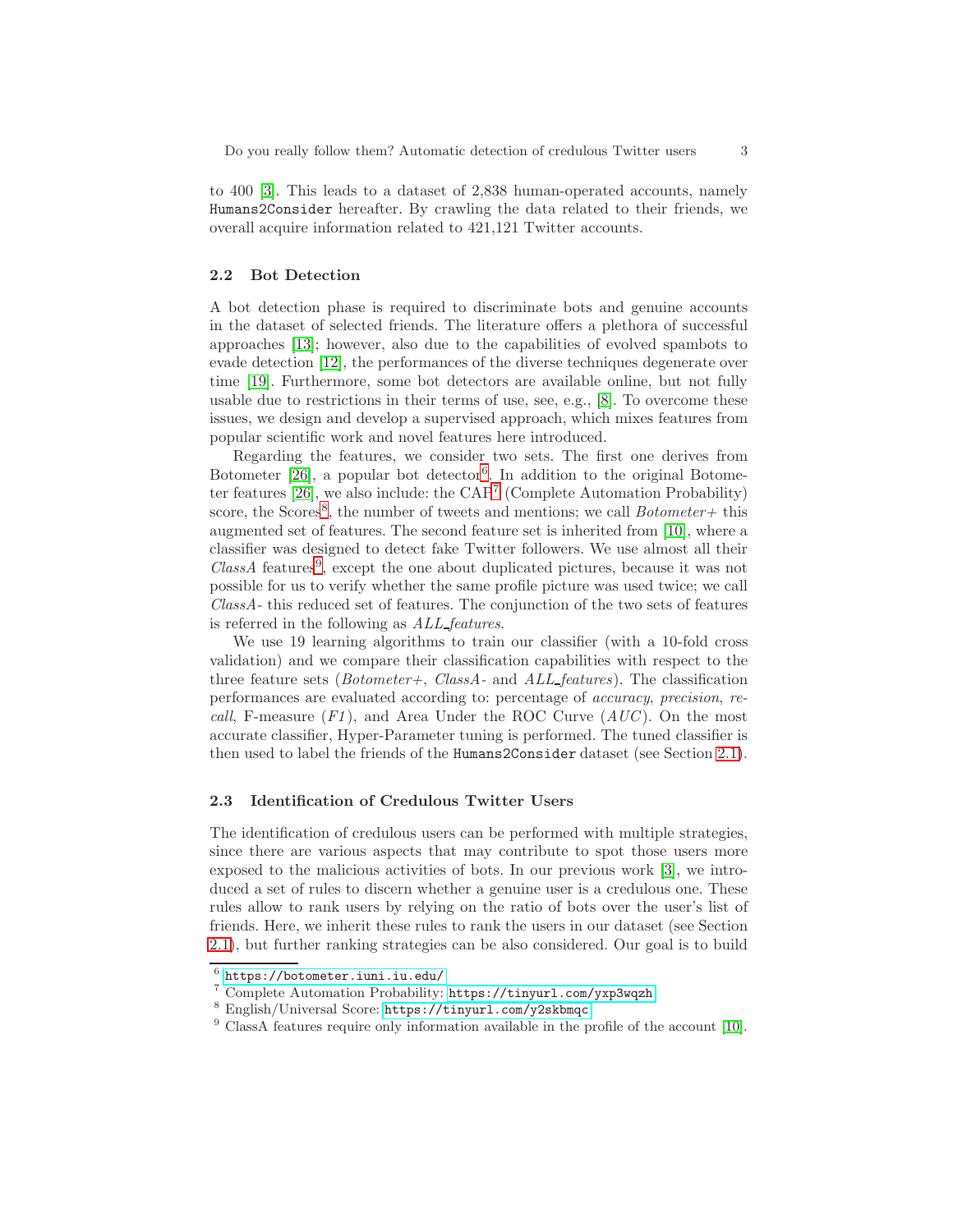a ground truth of credulous users to derive an assessed characterization of these accounts. Applying the approach defined in [\[3\]](#page-7-6), we identified as credulous 316 users in Humans2Consider. This constitutes the input data for the next step. We note that the approach in [\[3\]](#page-7-6) is very expensive in terms of data gathering. For example, for the investigated dataset, it requires 421k users' account information and 833 million of tweets.

#### 2.4 Classification of Credulous Twitter Users

Goal of this phase is to build a decision model to automatically classify a Twitter account as credulous or not. As ground-truth, we consider the 316 accounts identified as credulous according to the process described in Section [2.3.](#page-2-5)

We experiment the same learning algorithms and the same feature sets considered in Section [2.2,](#page-2-0) with 10 cross-fold validation. However, for credulous users classification, the learning algorithms take as input a very unbalanced dataset: we have 2,838 human-operated accounts (see Section [2.1\)](#page-1-2) and, among them, 316 have been identified as credulous accounts (see Section [2.3\)](#page-2-5). To avoid working with unbalanced datasets, we split the sets of not credulous users into smaller portions, equal to the number of credulous users. We randomly select a number of not credulous users equal to the number of credulous ones; then, we unify these instances in a new dataset (hereinafter referred to as fold). Then, we repeat this process on previously un-selected sets, until there are no more not credulous instances. Such procedure has been inspired by the under-sampling iteration methodology, for strongly unbalanced datasets [\[18\]](#page-7-12). Each learning algorithm is trained on each fold. To evaluate the classification performances on the whole dataset, and not just on individual folds, we compute the average of the single performance values, for each evaluation metric.

## <span id="page-3-0"></span>3 Experimental Results

All the experiments are performed with Weka [\[28\]](#page-7-13), a tool providing the implementation of several machine learning algorithms. In the following, we present the main results obtained for bot detection and credulous classification, all the details are publicly available: <https://tinyurl.com/y4l632g5>.

The first column of Tables [1](#page-4-0) and [2](#page-4-1) shows the set of features considered for learning (i.e.,  $ALL_features$ , Botometer+, ClassA-, see Section [2.2\)](#page-2-0). The second column reports a subset of the adopted machine learning algorithms whose name is abbreviated according to the Weka's notation and reported in the following:

IBk: K-nearest neighbours [\[1\]](#page-6-1), NB: Naive Bayes [\[17\]](#page-7-14), SMO: Sequential Minimal Optimization [\[22\]](#page-7-15), JRip: RIPPER [\[9\]](#page-7-16), MLP: Multi-Layer Perceptron [\[21\]](#page-7-17), RF: Random Forest [\[6\]](#page-7-18), REP: Reduced-Error Pruning [\[23\]](#page-7-19), 1R [\[15\]](#page-7-20)

The remaining columns report the evaluation metrics mentioned above.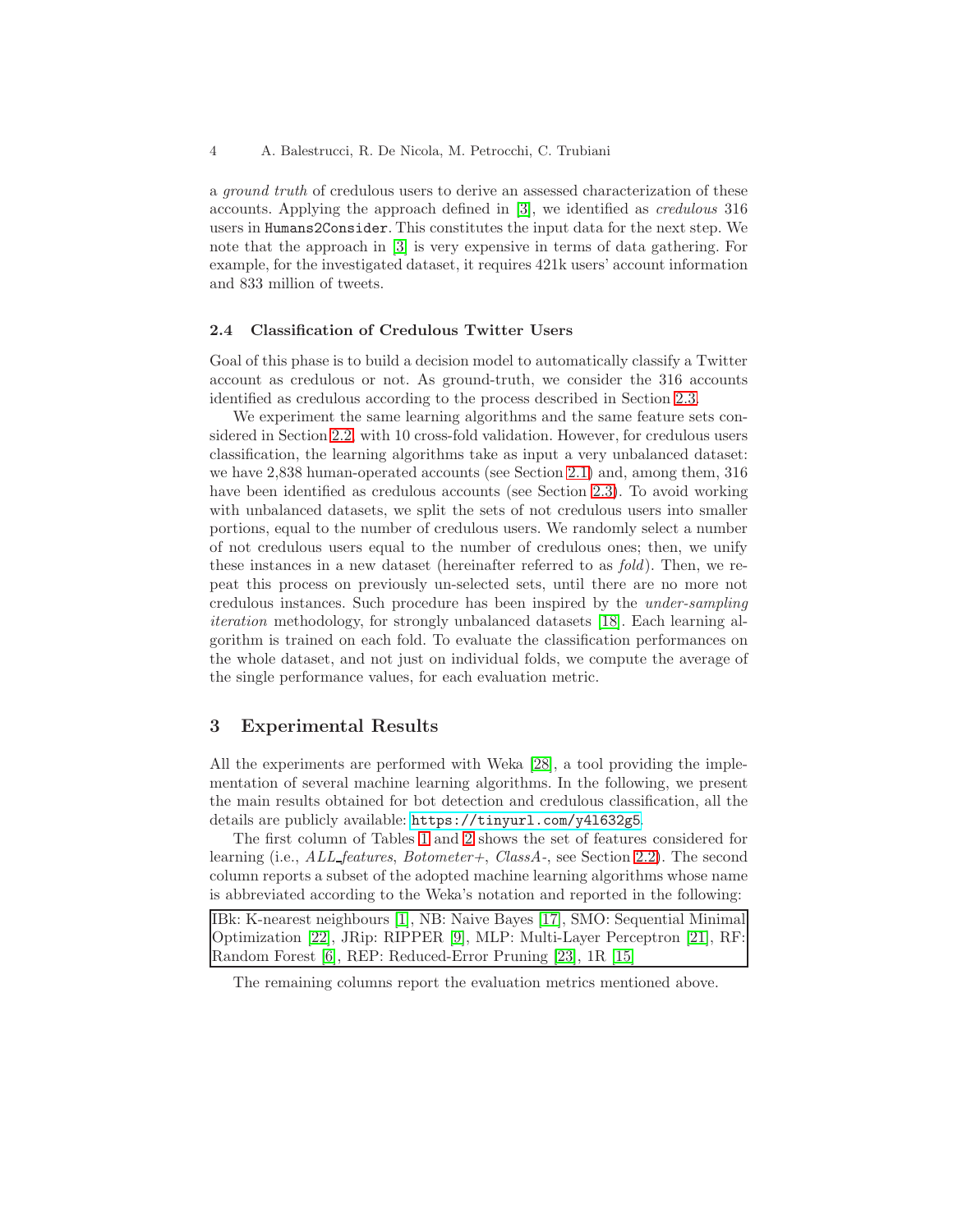<span id="page-4-0"></span>

|                     |             | <i>evaluation metrics</i> |           |        |      |      |  |
|---------------------|-------------|---------------------------|-----------|--------|------|------|--|
|                     | alg         | accuracy                  | precision | recall | F1   | AUC  |  |
| <i>ALL_features</i> | <b>SMO</b>  | 98.04                     | 0.98      | 0.98   | 0.98 | 0.98 |  |
|                     | <b>JRip</b> | 97.92                     | 0.99      | 0.98   | 0.98 | 0.99 |  |
|                     | $\bf{RF}$   | 98.33                     | 0.99      | 0.98   | 0.98 | 1.00 |  |
| $Bottometer+$       | <b>SMO</b>  | 97.64                     | 0.98      | 0.98   | 0.98 | 0.98 |  |
|                     | JRip        | 97.61                     | 0.98      | 0.97   | 0.98 | 0.98 |  |
|                     | $\bf{RF}$   | 97.97                     | 0.98      | 0.98   | 0.98 | 1.00 |  |
| $Class A -$         | <b>IBk</b>  | 91.03                     | 0.91      | 0.93   | 0.92 | 0.91 |  |
|                     | <b>JRip</b> | 94.38                     | 0.96      | 0.94   | 0.95 | 0.96 |  |
|                     | $\bf{RF}$   | 95.84                     | 0.98      | 0.95   | 0.96 | 0.99 |  |

Table 1: Results for bot detection

<span id="page-4-1"></span>

|                     |               | <i>evaluation metrics</i> |           |        |      |      |  |
|---------------------|---------------|---------------------------|-----------|--------|------|------|--|
|                     | alg           | accuracy                  | precision | recall | F1   | AUC  |  |
| <i>ALL_features</i> | IBk           | 89.69                     | 0.74      | 0.73   | 0.90 | 0.96 |  |
|                     | 1R            | 93.27                     | 0.99      | 0.88   | 0.93 | 0.93 |  |
|                     | REP           | 93.07                     | 0.99      | 0.88   | 0.93 | 0.94 |  |
| $Bottometer+$       | IBk           | 65.03                     | 0.61      | 0.60   | 0.63 | 0.70 |  |
|                     | <b>JRip</b>   | 66.42                     | 0.67      | 0.67   | 0.66 | 0.67 |  |
|                     | $\mathbf{RF}$ | 67.81                     | 0.68      | 0.69   | 0.68 | 0.73 |  |
| $Class A -$         | IBk           | 92.59                     | 0.74      | 0.73   | 0.92 | 0.97 |  |
|                     | 1R            | 93.27                     | 0.99      | 0.88   | 0.93 | 0.93 |  |
|                     | <b>REP</b>    | 93.09                     | 0.98      | 0.88   | 0.93 | 0.95 |  |

#### Table 2: Results for credulous detection

Regarding bot detection, Table [1](#page-4-0) shows that all the machine learning algorithms well behave, regardless of the feature set. Random Forest is the one that performs best. When the set  $ALL_features$  is used, the results are: accuracy = 98.33%,  $F1 = 0.98$  and  $AUC = 1.00$ ; and after the tuning phase, we obtain a final accuracy  $= 98.41\%$ .

Table [2](#page-4-1) shows that *ALL*-features and *ClassA*- have good and quite similar classification performances, contrary to Botometer+. Both ALL features and ClassA- demonstrate their efficacy to discriminate credulous users. On the contrary, the Botometer+'s features properly work for bot detection tasks only. Going into deeper details, in Table [2](#page-4-1) we can notice that the 1R algorithm obtains the best accuracy percentage (93.27% with  $\sigma = 3.22$ ) and F-score (0.93), but not the highest AUC (0.93). It is worth noting that the values of the 1R algorithm are exactly the same when considering ALL features and ClassA-. This means that the algorithm selects *ClassA*-'s features only, the ones from *Botome*-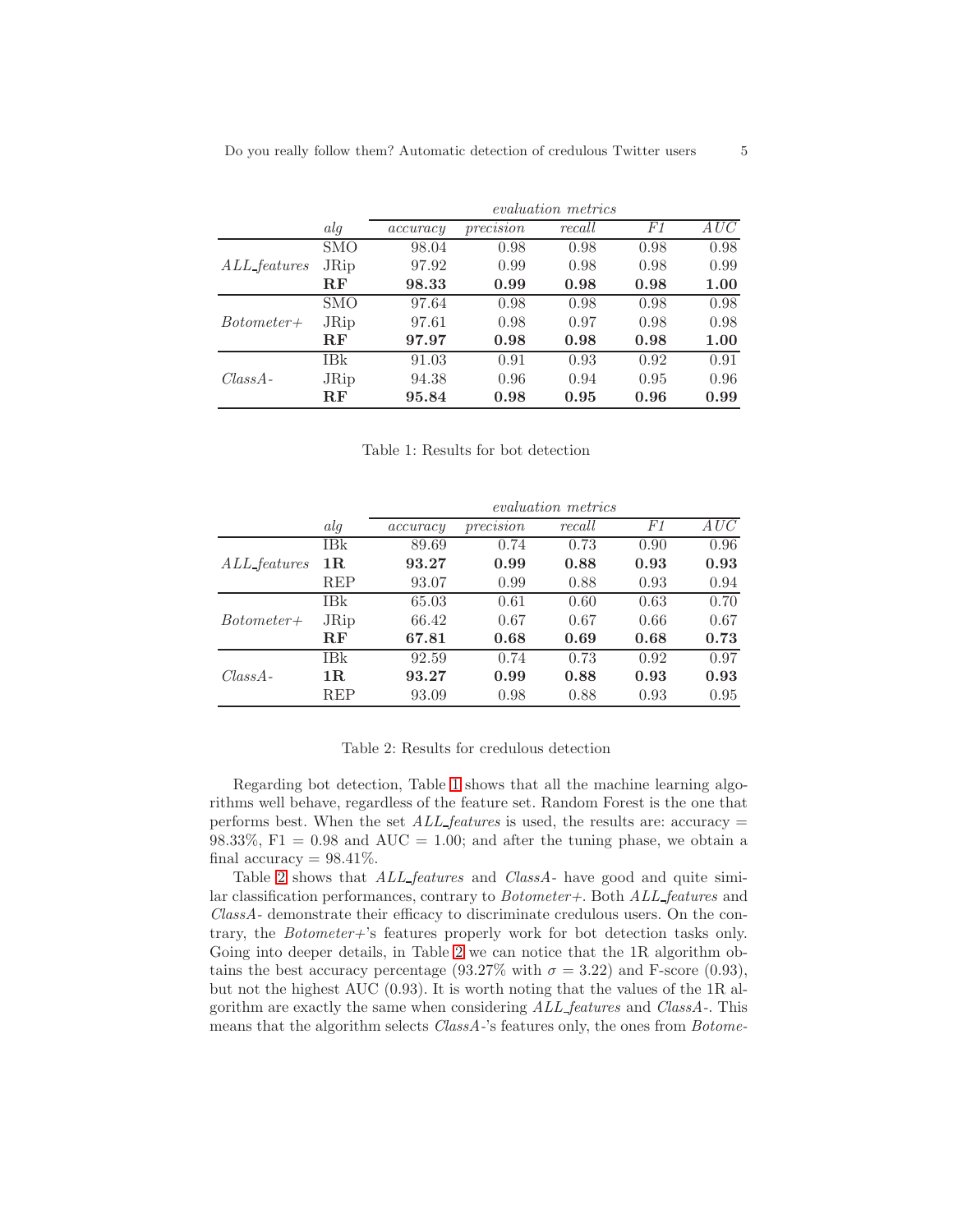$ter+$  are useless in this case. This is a relevant result since we recall that  $Class A$ features refer to the profile of accounts and it is less expensive to collect them.

## <span id="page-5-0"></span>4 Discussion

The results in Table [2](#page-4-1) show the capability of our approach to automatically discriminate those Twitter users with a large number of bots as friends, namely credulous, without explicitly considering the features of the latter, which would imply a very high cost in terms of data gathering. To better understand this point, we recall that the approach in [\[3\]](#page-7-6) for the identification of credulous users needs to crawl a large amount of data, due to the necessity of extending the analysis to the friends of a Twitter account. In the specific case under investigation, this means to retrieve information for more than 400k user accounts, 11 millions of tweet mentions, and more than 820 millions of tweets. As opposite, the credulous detector here proposed requires to gather the profile information of 2,838 accounts only. The classification performances are really promising, with the best accuracy 93.27%, best F1 0.93, best AUC 0.93. We remark that such results have been achieved by relying on so called ClassA- features only, i.e., features extracted from the account profile. It is peculiar how the features useful to discriminate credulous genuine accounts are features belonging to the account profile only. This preliminary result calls for three further investigations: 1. to compare the range of values assumed by these features when detecting credulous accounts with the one assumed to detect social bots (as in [\[10\]](#page-7-8)); 2. to explore the reason why more complex features (such as the ones of Botometer) do not seem to give good results to find credulous users; 3. to perform a deeper analysis on the importance of each specific feature when discriminating credulous users, by means, e.g., of Principal Component Analysis [\[28\]](#page-7-13)).

Finally, even if the design of a bot detector is not the primary goal of this paper, but only a mean through which we obtain the ground-truth for training the credulous user classifier, we notice that, compared to the performances reported in [\[12,](#page-7-9)[29\]](#page-7-5), our bot detector achieves very good classification performances. This strengthens the robustness of the ground truth obtained in Section [2.3,](#page-2-5) since the friends' nature evaluation is assessed by means of a very accurate classifier.

#### <span id="page-5-1"></span>5 Related Work

Our work is related to all those approaches that investigate peculiar features of social networks users. We discuss the ones we find more relevant for our approach, with the caveat that the presented literature review is far from being exhaustive.

A survey on users' behaviour in social networks is proposed in [\[16\]](#page-7-21): it is remarked that the recipients of shared information should be chosen, in a more precautionary way, by taking into account more real-life relationships and less virtual links. Our approach works exactly in the direction of enhancing the awareness of users, by classifying the ones more exposed to attacks of social bots.

Information spreading on Twitter is investigated in [20], where the authors demonstrate that the probability of spreading a given piece of information is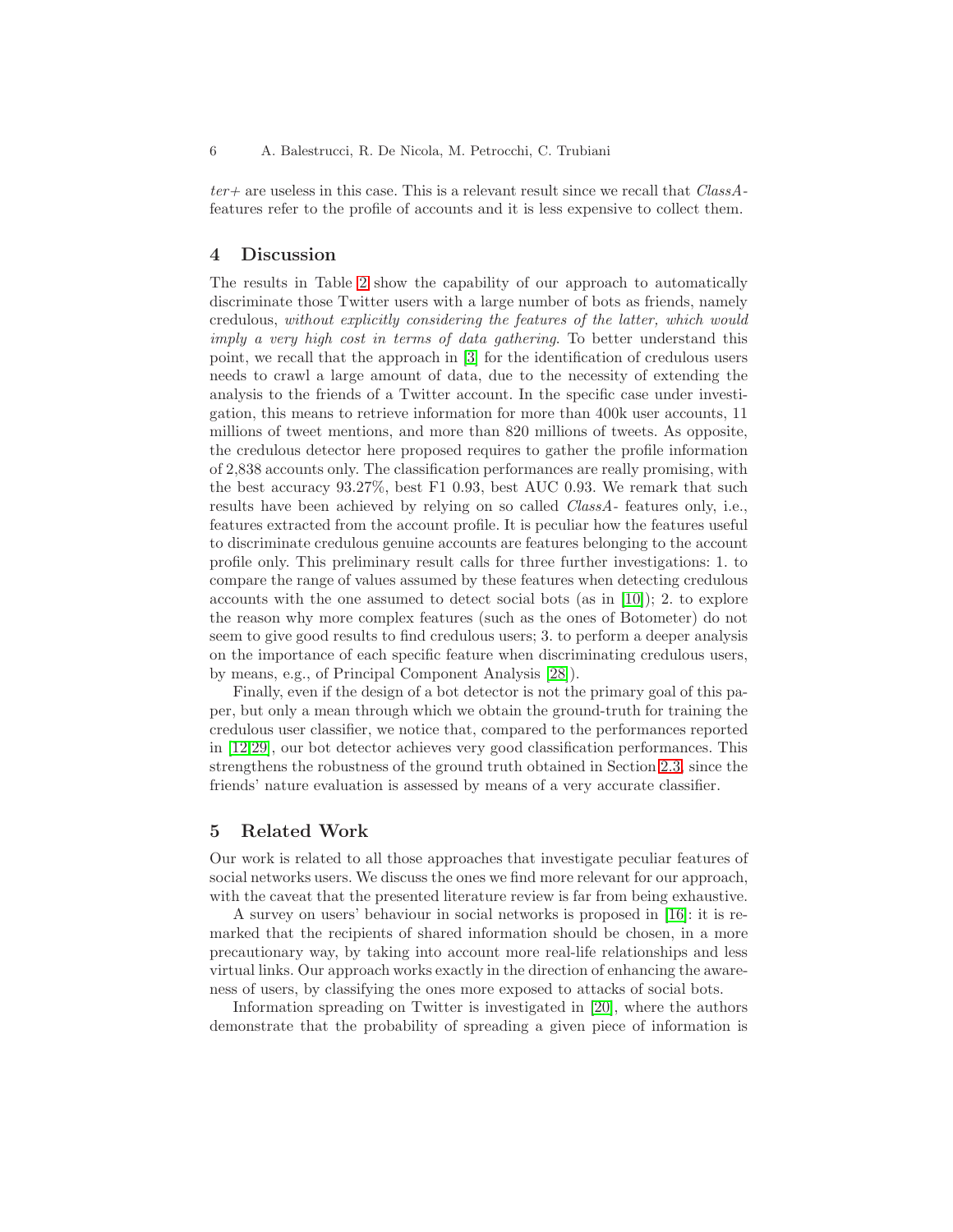higher when promoted by multiple sources. This supports our attempt to analyze the percentage of bots within the friends of human-operated Twitter accounts, as a symptom for being more tempted to disinformation.

In [\[2\]](#page-6-2), human behaviour on Facebook is analyzed by building graphs that capture sequence of activities. Behavioural patterns that do not match any of the known benign models likely signal malicious objectives. Similarly, the realization of a classifier to automatically recognize credulous users is the first step to derive their sequence of activities and, hopefully, peculiar behavioral patterns.

In [\[11,](#page-7-22)[14\]](#page-7-23), a behavioural analysis of bots and humans on Twitter is performed, to draw fundamental differences between the two groups. Specifically, the former demonstrates how, despite a higher level of synchronization characterizing bot accounts, the human behaviour on Twitter is far from being random. The latter defines a 'credibility score' as a measure of how many tweets by bots are present in the timeline of an account. Our work supports the discrimination of credulous users and it may lead to a deeper characterization of human accounts.

To the best of our knowledge, few research explores ways to automatically recognize those Twitter users susceptible to attacks of social bots or exposed to disinformation. A notable example in [\[27\]](#page-7-24) builds on interactions (mentions, replies, retweets and friendship) between genuine and bot accounts, to obtain a ground truth of users susceptible to social bots. Then, similar to our approach, different learning algorithms have been adopted to train a classifier. Contrary to their approach, the current work is able to classify users close to social bots with lightweight features, all computed from data available in the user's profile. Another brand new line of research is the detection of users susceptible to fake news. Work in [25] monitors the replies of Twitter users to a priori known fake news, in order to tag the same users as vulnerable to disinformation or not. Then, a supervised classification task is launched, to train a model able to classify gullible users, according to content-, user-, and network-based features.

#### <span id="page-6-0"></span>6 Conclusions

Inspired by recent literature that shows how disinformation is not only promoted by social bots but also emphasized by genuine peers, in this work we proposed a supervised classification engine to discriminate credulous users, i.e., human-operated accounts with a high percentage of bots as friends. The classifier achieves very good performances and avoids a heavy feature engineering and extraction phase. Further research efforts will be devoted to investigate the behaviour of credulous users, as well as the posted content, to know more about their peculiarities and the quality of information they contribute to diffuse.

### <span id="page-6-1"></span>References

- 1. Aha, D., Kibler, D.: Instance-based learning algorithms. Machine Learning 6, 37– 66 (1991)
- <span id="page-6-2"></span>2. Amato, F., et al.: Recognizing human behaviours in online social networks. Computers & Security 74, 355–370 (2018)